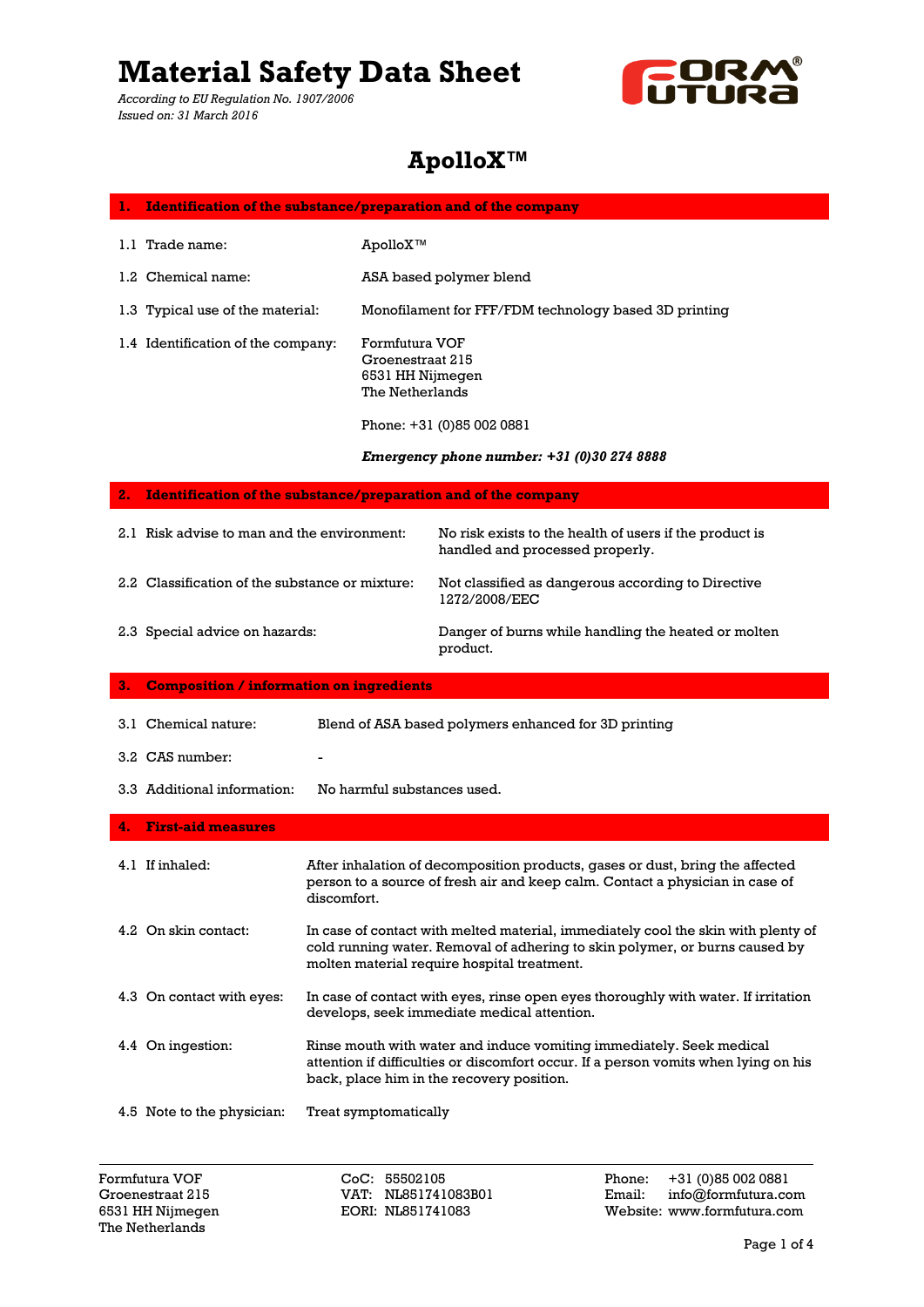*According to EU Regulation No. 1907/2006 Issued on: 31 March 2016*



| <b>Firefighting measures</b> | 5. |  |  |
|------------------------------|----|--|--|
|                              |    |  |  |

| 5.1 Suitable extinguishing media:     | Dry extinguishing media, foam, water, and $CO2$ .                                                                                                                                                                                                                                   |
|---------------------------------------|-------------------------------------------------------------------------------------------------------------------------------------------------------------------------------------------------------------------------------------------------------------------------------------|
| 5.2 Specific hazards:                 | The material is not highly flammable, but carbon oxides can be<br>released at highly elevated temperatures and in case of fire.                                                                                                                                                     |
| 5.3 Special protective equipment:     | Full protective clothing and self-contained breathing apparatus.                                                                                                                                                                                                                    |
| 5.4 Further information:              | Fine dust dispersed in air may ignite. Risk of ignition followed by flame<br>propagation or secondary explosions shall be prevented by avoiding<br>accumulation of dust.<br>Dispose of fire debris and contaminated extinguishing water in<br>accordance with official requlations. |
| <b>6.</b> Accidental Release Measures |                                                                                                                                                                                                                                                                                     |
| 6.1 Personal precautions:             | Use personal protective equipment/clothing (see Section 8). Avoid eye<br>contact and dust formation and remove all sources of ignition. Sweep up                                                                                                                                    |

|                                | to prevent slipping hazard.                                                                               |
|--------------------------------|-----------------------------------------------------------------------------------------------------------|
| 6.2 Environmental precautions: | Prevent entry into drainage systems, or surface water.                                                    |
| 6.3 Methods for cleaning up:   | Sweep/shovel into suitable container for disposal.<br>Avoid raising dust and ensure adequate ventilation. |

### **7. Handling and storage**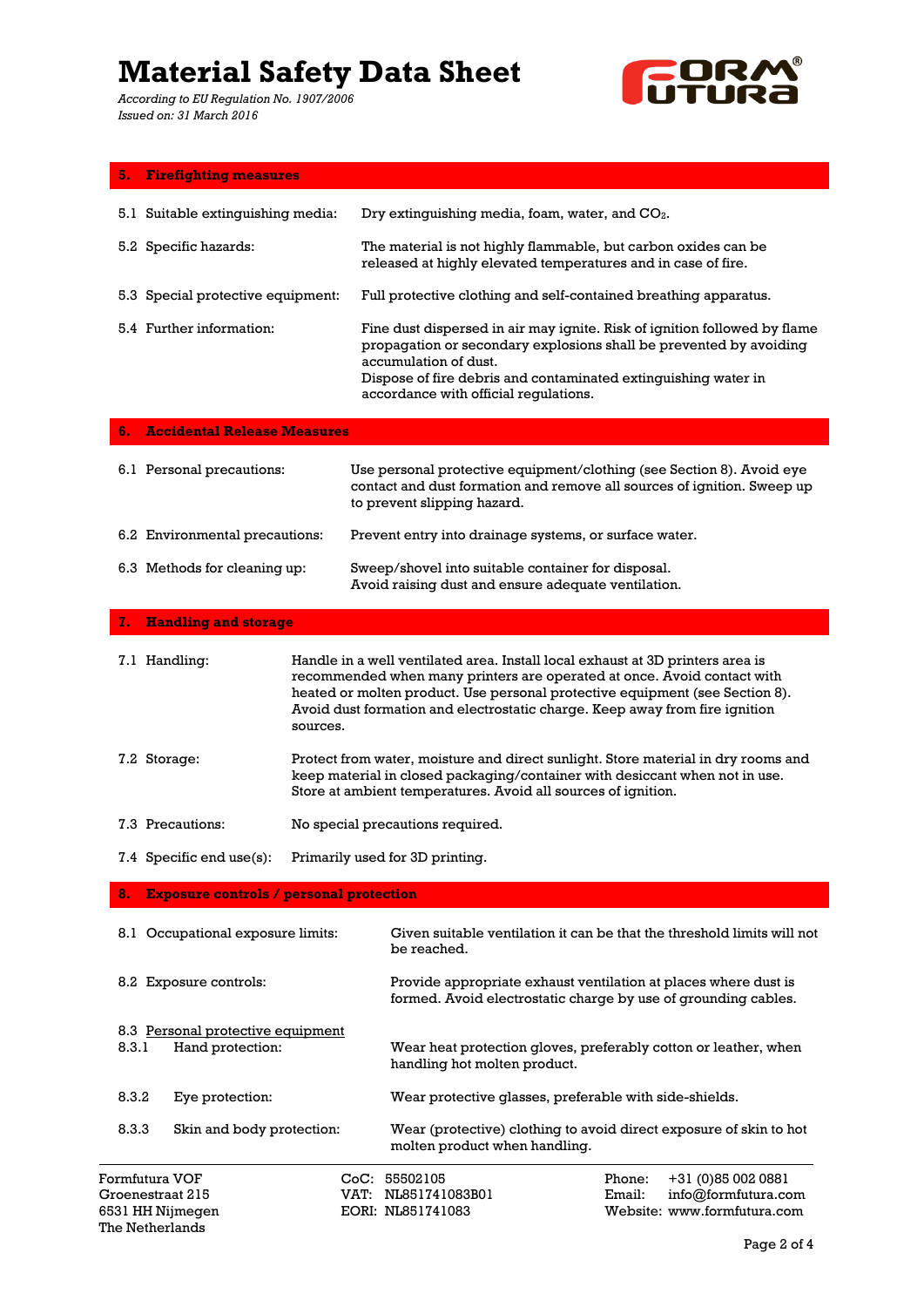*According to EU Regulation No. 1907/2006 Issued on: 31 March 2016*



8.3.4 Safety and hygiene measures: Avoid contact of hot molten material to skin. Avoid inhalation of dust, mists and vapours. Eye wash fountains and safety showers must be easily accessible. Handle in accordance with good industrial hygiene and safety practice. No eating or drinking during working.

8.4 Environmental exposure controls: Prevent entry into drainage systems, or surface water.

### **9. Physical and chemical properties**

| 9.1 Form:<br>9.2 Colour:<br>9.3 Odour:<br>9.4 Melting point/range:<br>9.5 Auto-ignition temperature:<br>9.6 Thermal decomposition:<br>9.7 Explosions limit:<br>9.8 Density:<br>9.9 Solubility in water: | Filament<br><b>Various</b><br>Neutral<br>220-240 °C<br>Not specified<br>$>= 280 °C$<br>Not specified<br>$1.11$ g/cc<br>Insoluble |                                                                                                                                                                                    |  |
|---------------------------------------------------------------------------------------------------------------------------------------------------------------------------------------------------------|----------------------------------------------------------------------------------------------------------------------------------|------------------------------------------------------------------------------------------------------------------------------------------------------------------------------------|--|
| 10. Stability and reactivity                                                                                                                                                                            |                                                                                                                                  |                                                                                                                                                                                    |  |
| 10.1 Stability:                                                                                                                                                                                         |                                                                                                                                  | Product is stable at recommended storage conditions.                                                                                                                               |  |
| 10.2 Conditions to avoid:                                                                                                                                                                               |                                                                                                                                  | Avoid extreme heat, moisture, and all sources of ignition.                                                                                                                         |  |
| 10.3Substances to avoid:                                                                                                                                                                                |                                                                                                                                  | Strong oxidizing agents.                                                                                                                                                           |  |
| 10.4 Hazardous reactions:<br>Hazardous decomposition products:<br>10.4.1                                                                                                                                |                                                                                                                                  | The product is chemically stable.<br>Carbon oxides and other gaseous/toxic products of<br>degradation can be given off if the product is greatly<br>overheated or in case of fire. |  |
| 11. Toxicological information                                                                                                                                                                           |                                                                                                                                  |                                                                                                                                                                                    |  |
| 11.1Information on toxicological effects:                                                                                                                                                               |                                                                                                                                  | Toxicological data has not been determined for this product.<br>Information is based on similar products.                                                                          |  |
| 11.1.1<br>Acute toxicity<br>Inhalation:<br>Ingestion:<br>Skin contact:<br>Eye contact:                                                                                                                  |                                                                                                                                  | No data available, but not expected.<br>No data available, but not expected.<br>No data available, but not expected.<br>No data available, but not expected.                       |  |

11.1.2 Irritation Skin: Eye: 11.1.3 Sensitization: 11.1.4 Repeated dose toxicity: 11.1.5 Carcinogenicity: 11.1.6 Mutagenicity: 11.1.7 Toxicity for reproduction: 11.2Other information: Not expected to be irritating. Not expected to be irritating. Not expected to be a skin sensitizer. No data available. No data available. No data available. No data available. Based on our state of knowledge and experience no injurious health effects are expected if product is properly handled for the

The Netherlands

VAT: NL851741083B01

designated use.

Formfutura VOF CoC: 55502105 Phone: +31 (0)85 002 0881 6531 HH Nijmegen EORI: NL851741083 Website: www.formfutura.com